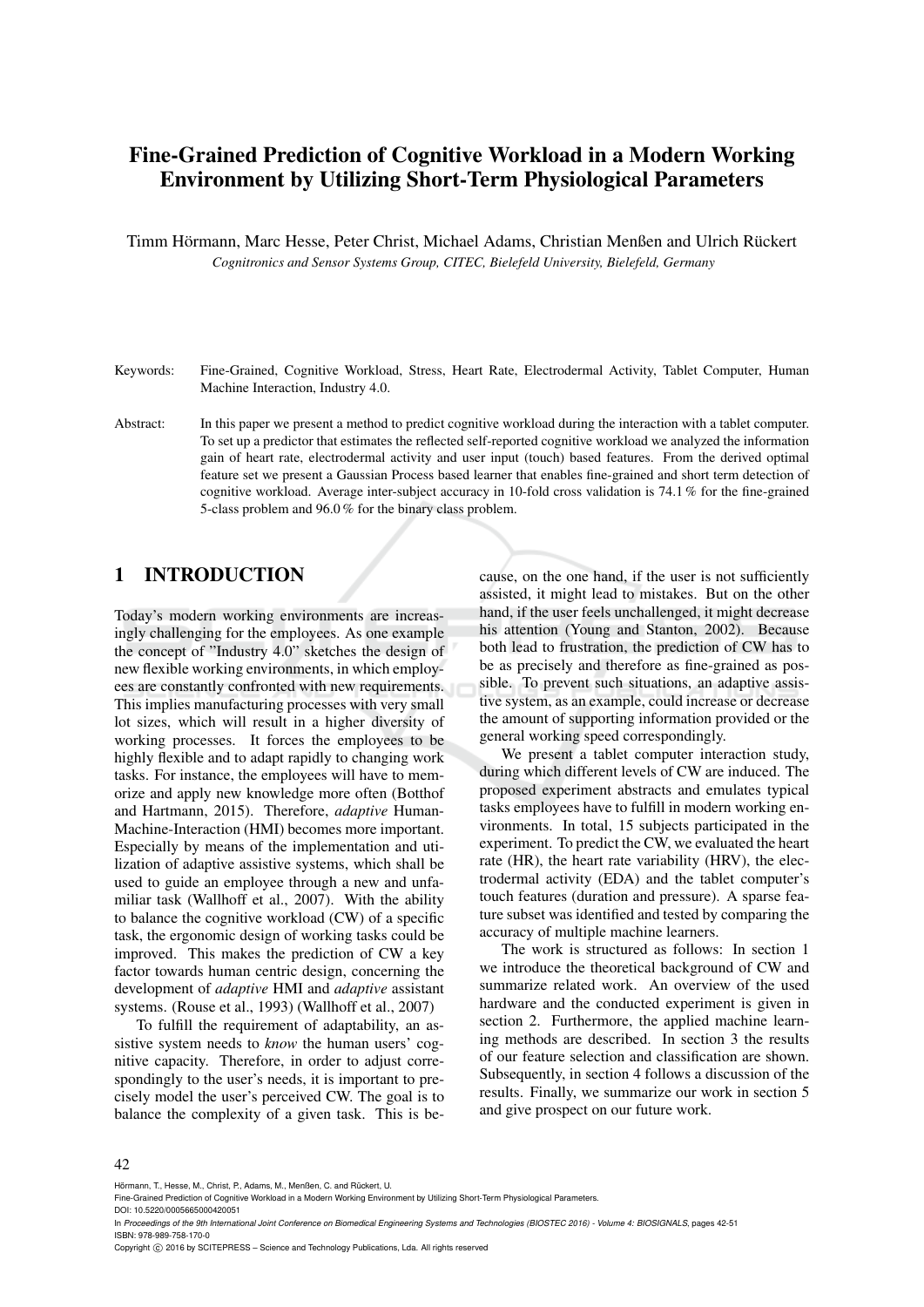## 1.1 Background

Up to now, there is no universal definition of mental or cognitive workload. (Cain, 2007) summarized mental workload as the capabilities and effort of the operators in the context of a specific situation. Hence, CW is not an univariate, but a "multifaceted" entity. A comprehensible definition states CW to be: "an allencompassing term that includes any variable reflecting the amount or difficulty of one's work" (Bowling and Kirkendall, 2012). We will follow that definition within this work.

The measurement of CW is as divergent as its definition. CW can either be measured subjectively (selfreported) via performance measures (primary or secondary task e.g. error rate, or time-on-task) or by utilizing psycho-physiological measures (Cain, 2007).

Psycho-physiological measures are thereby based on the physiological responses of the human body, resulting from a psychological strain (e.g. cognitive workload). These physiological responses are controlled by the autonomic nervous system, which consists of the sympathetic and parasympathetic nervous system. Both systems regulate body functions accordingly to environmental conditions (e.g. increase alertness in challenging situations). Well known measurements to quantify these body functions and therefore to predict CW are based on the heart rate (HR) or heart rate variability (HRV) (Jorna, 1992), as well as on the electrodermal activity (EDA; or galvanic skin response - GSR) (Isshiki and Yamamoto, 1994).

#### 1.2 Related Work

The possibility of predicting psychological strain has frequently been presented in recent research. Physiological strain is thereby often referred to as mental or cognitive workload or more generally as stress<sup>1</sup>.

For instance (Choi and Gutierrez-Osuna, 2009) demonstrated the effectiveness of heart rate monitors in detecting mental stress. They highlighted the importance of an unobtrusive design to obtain high user acceptance rates. With their approach they were able to distinguish between stressed and non-stressed mental states with an accuracy of 69 %.

Within the work of (Wijsman et al., 2011) and (Choi et al., 2012) it was shown that the combination of the heart rate and additional predictors (e.g. respiration rate and EDA) improves the prediction accuracy (79 % and 81 %).

Most recent work also emphasizes the problem of detecting CW (or stress) by considering physical ac-

tivity as an additional predictor. (Karthikeyan et al., 2013) used physical activity information in order to prevent it from becoming a confounding factor. Their approach resulted in a prediction with an accuracy of up to 92.4 %.

Additionally, (Sun et al., 2012) focused on short term signal processing, which enables the detection of short term stress events. They presented remarkable results with a classification accuracy of up to 95 %. Yet, the topic of fine-grained stress or CW prediction has gained limited attention and is not individually addressed. Nevertheless, (Healey and Picard, 2005) predicted the perceived stress of drivers in three distinct gradations with accuracy up to 97 %.

In this work we focus on both, short-term signal processing of multiple parameters and fine-grained prediction of CW. Both are mandatory requirements in order to implement CW prediction into adaptive assistive technology.

# 2 METHODS

The following section starts with an overview of the used sensory equipment (subsection 2.1). Detailed explanation of the conducted experiment (subsection 2.2) and the definition of ground truth (subsection 2.3) is provided afterwards. Finally, we outline mandatory signal processing steps (subsection 2.4) and refer the feature selection (subsection 2.5) and machine learning methods used within this work (subsection 2.6).

## 2.1 Hardware

The hardware setup is based on the Google Nexus 10 tablet computer(Nexus 10, 2012), which has sufficient computing power for the desired task and allows an easy integration of the external sensors.

The EDA was captured by using the Mindfield eSense Skin Response system(eSense Skin Response, 2015), which is a portable solution designed for tablet computers and smartphones. Its microphone jack is connected to the tablet computer and the two finger (hook and loop) electrodes are placed around the subject's index- and middle finger.

The Mindfield system was compared to a Brainproducts EDA sensor connected to a appertaining QuickAmp Amplifier(QuickAmp, 2015) as a reference system. Although both systems produced different outputs in terms of absolute value, their signals showed close agreement (Pearson's  $r > 0.8$ ). Therefore, we used the mobile and inexpensive Mindfield system.

<sup>&</sup>lt;sup>1</sup>In some applications, e.g. the automotive industry, related parameters like arousal or fatigue are considered.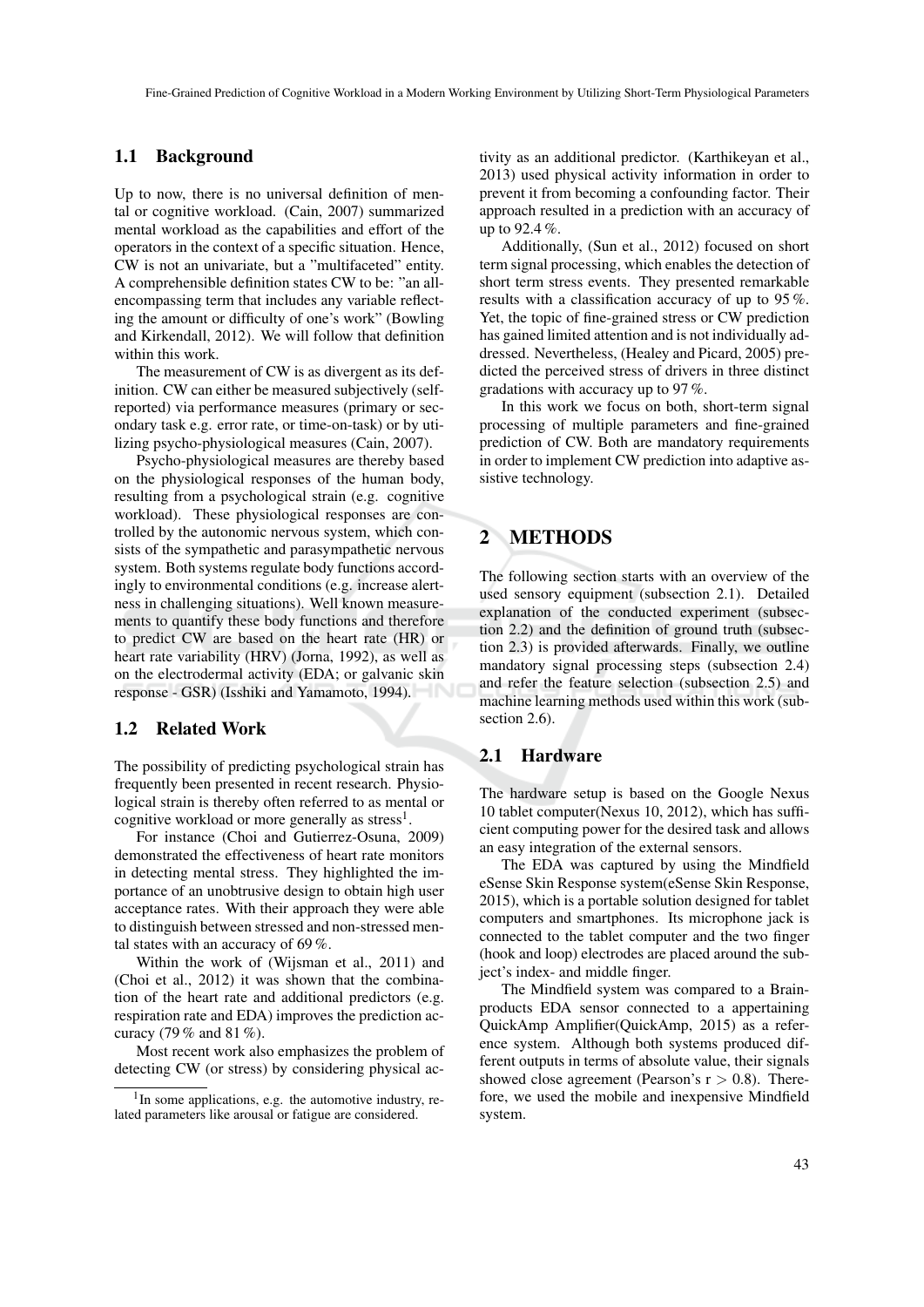The heart rate was captured by two redundant systems. Firstly, we used an ECG based Polar H6 heart rate sensor(Polar H6, 2012), which is attached to a chest strap. Secondly the photoplethysmogram (PPG) based Mio Alpha watch(MIO Alpha, 2013) was used, which is worn around the wrist. Both heart rate sensors communicate wirelessly with the tablet computer via Bluetooth Low Energy. Measurement readings from both devices were comparable (mean deviation 3.85 %). However, we noted that the Mio Alpha smooths the measured values. For this reason, we only use data obtained from the Polar module in the following.

### 2.2 Experiment

We conducted an experiment to induce varying levels of CW during the interaction with a tablet computer. In total, 15 subjects volunteered to participate in the experiment. Subjects were mainly male students (14 male, 1 female, mean age  $25.9 \pm 2.1$ ). All subjects were aware about the design of the experiment and gave their informed consent.

The total experiment lasted approximately 20 to 25 minutes for each participant and was repeated after a short break. During the break, the sensors were reapplied to increase robustness in terms of repeatability concerning the various sensors' attachment. Each pass of the experiment was divided into five phases:

- 1. Relaxation video (2 minutes)
- 2. Memorize items (3 to 4 minutes)
- 3. Stroop test (3 to 4 minutes)
- 4. Recall items (4 to 5 minutes)
- 5. Memory and reaction test (3 to 4 minutes)

The experiment started with a resting phase in which a relaxation video was presented to the subject (phase 1, video duration 90 s). This was done in order to prevent possible effects resulting from the excitement of the ongoing experiment.

Afterwards, a memory test was initiated (phase 2). During this phase, 12 items of learning content were provided to the subject. The learning content consisted of demographic and economic data of the United States (first pass) and the Czech Republic (second pass). For each item, the time to memorize the provided information was limited to 10 s.

Before the memorized content had to be recalled (phase 4) by the subject a Stroop test was carried out (phase 3, (Stroop, 1935)). During the Stroop test the user had to touch the button with the color that is identical to the color of a shown text on the screen (figure 1). The background color, the number of possible



Figure 1: Example of the Stroop test in phase 3 of our tablet based experiment. Here, the user is asked to touch the magenta-colored button.



Figure 2: Checker board used to recall the color sequences in phase 5 of our tablet based experiment.

solutions (buttons) and the available time to answer was altered randomly. Hence, the Stroop test challenged the user with varying intensity levels. Overall, the subject was asked to reply to 90 Stroop items during 6 repetitions (15 items each). A short break preceded every repetition.

Afterwards, the subject was asked to recall the learning content from phase 2. This was done in a multiple-choice way, whereas 7 questions were composed into 3 blocks of varying difficulties. To increase the CW for the multiple-choice test in each block, the available time to answer was reduced (7 s, 6 s and 5 s, respectively). Additionally, in the last block, only invalid answers were provided.

Finally, the subject had to perform a mixed memory and reaction test (phase 5). For this test, colored circles were consecutively drawn on the screen. The subject's task was to memorize the color sequence and immediately recall it afterwards. The difficulty was altered by changing the count and duration of the circles shown (3 to 7 circle were shown for a duration of 700 to 500 ms each). Moreover, the number of used colors was changed randomly (3 to 7). To recall the color sequence, a checker board was presented to the subject (figure 2). The checker board was sparsely filled with colored circles (randomly distributed). The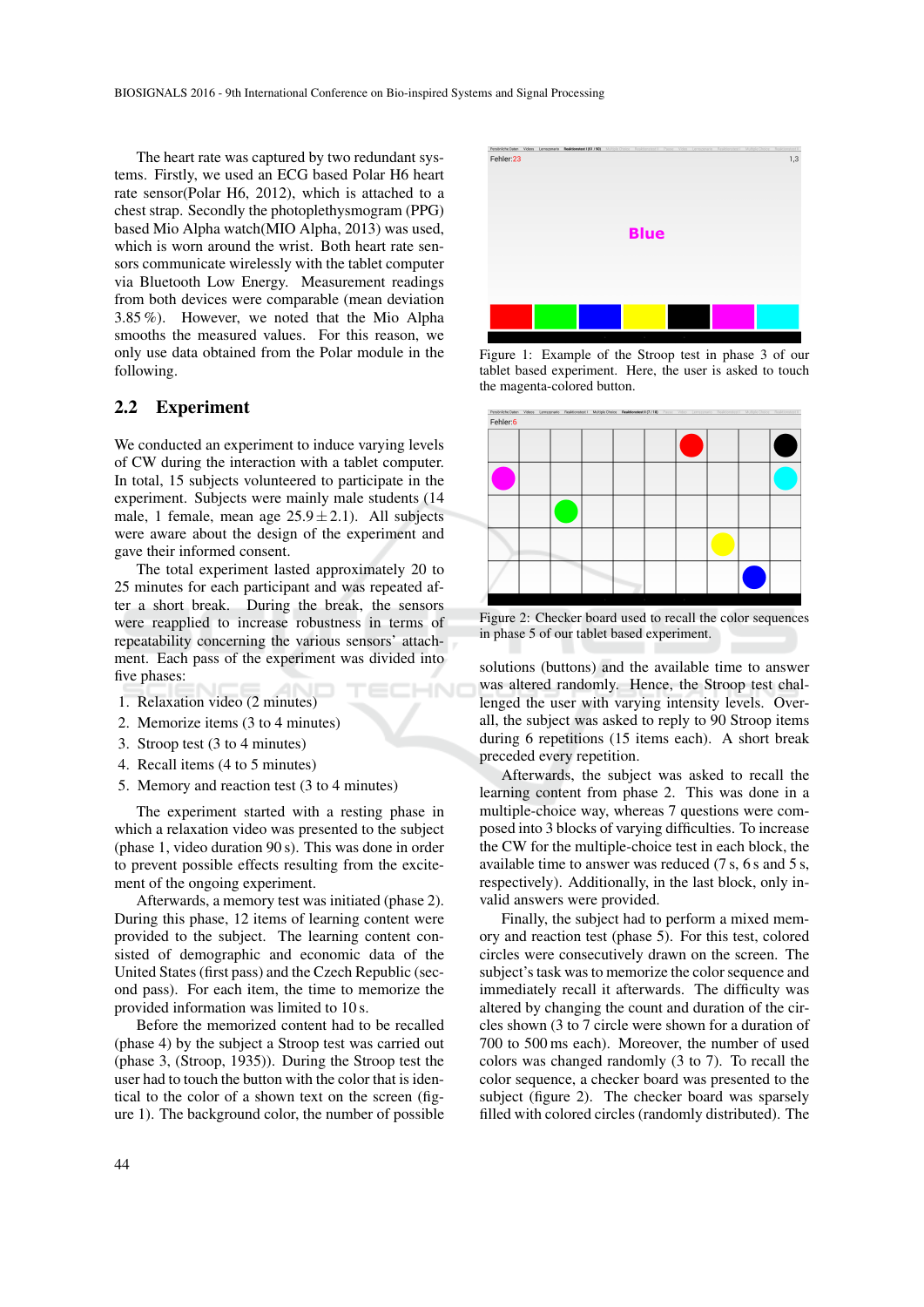subject was asked to recall the color sequence, which was shown beforehand, by touching the corresponding circles.

The proposed experiment covers typical tasks workers are faced with in an abstract way. The abstraction focuses on the tasks to memorize and recall various working steps, e.g. while assembling a work piece or wiring a cable harness at the production line (mixed reaction and recall test, phase 5). The worker has to recall a new working process under time pressure. Another example is performing and following a diagnostic sequence. In this case the worker has to memorize facts and later on recall and compare the results (memory test: phase 2 and 4).

## 2.3 Ground Truth

During the experiment, we simulated short-term stress events with varying intensities. Each event was assigned with an estimated or demanded CW by the experimenter. The annotation scale reached from 1 to 5. Yet, it is unclear if the subjects' perceived CW corresponds to the demanded CW. Therefore, in order to obtain ground truth data, all participants were asked to self-report their perceived CW on a scale from 1 to 5. The self-report was enquired directly after a specific task was finished. Thereby, during each pass of the experiment, the subject was asked 17 times to give self-report of the perceived CW. This self-report was then assigned as ground truth (target label) for the previously performed task.

# 2.4 Preprocessing and Feature Extraction

The utilized Polar H6 provides the heart rate and the RR-interval for each recognized heart beat. Therefore, the data stream is recorded in non-uniform time intervals. To enable a common frequency based analysis the data is re-sampled to 4 Hz as suggested by (Singh et al., 2004). For the transformation into the frequency domain Welch's method in combination with a Hamming window is used. Prior to the feature extraction, the RR-interval is normalized and detrended as demonstrated by (Tarvainen et al., 2002). Furthermore, heart rate for each subject is min-max normalized to increase inter-subject comparability.

The EDA is captured with a sample rate of 10 Hz. In order to remove outliers, we applied a low pass filter with a cut-off frequency of 0.5 Hz. The raw EDA signal is decomposed into the skin conductance level (SCL) and skin conductance response (SCR), as described by (Choi et al., 2012). Their method is based on the approach from (Tarvainen et al., 2002), which was also used to detrend the RR-interval beforehand.

Statistical data (minimum, maximum, mean, standard deviation) is calculated from HR, RR-interval, EDA, SCR and SCL. In addition, amplitude, duration, area and frequency of the EDA and SCR signals are computed and commonly known features based on heart rate variability are used (Malik et al., 1996). As the experiment was carried out using a tablet computer, we additionally record mean pressure, mean duration and total count of touch events on the touch screen display during the experiment. A comprehensive overview of all extracted features is given in section 3.2.

Because the extracted features are not all commensurate, min-max scaling (equation 1) or ztransformation (equation 2) is used.

$$
\text{Min-Max}(X) = \frac{X - \min(X)}{\max(X) - \min(X)} \qquad (1)
$$

$$
Z-Trans.(X) = \frac{X - \bar{X}}{\sigma(X)}
$$
 (2)

$$
\sigma(X) = \sqrt{\frac{1}{n-1} \sum_{i=1}^{n} (x_i - \bar{X})^2}
$$
 and  $\bar{X} = \frac{1}{n} \sum_{i=1}^{n} x_i$ 

# 2.5 Feature Selection<br>LOCER DELICTATIONS

To identify the optimal window size and overlap, we derive multiple feature subsets based on the corresponding sensory element (HR, EDA, Touch). Then, we empirically explore the predictive performance for each combination of subset, window size and overlap. For this purpose, we refer to the mean accuracy from stratified 10-fold cross-validated Decision-Trees. Afterwards, we reduce the feature space to avoid redundancies. Therefore, all features are ranked by their information gain, utilizing Weka 3 data mining software (Witten and Frank, 2005).

#### 2.6 Classification

With a comparative analysis we want to identify the potential of the derived feature set for the fine-grained and short-term prediction of CW. Therefore, we train multiple fine-grained supervised classification models with the optimal feature set and window size that was evaluated beforehand (section 3.2). We compare various well-known classifiers, using the correspondent MATLAB Toolbox(MATLAB, 2015) implementations. Evaluated methods are: Naïve Bayes,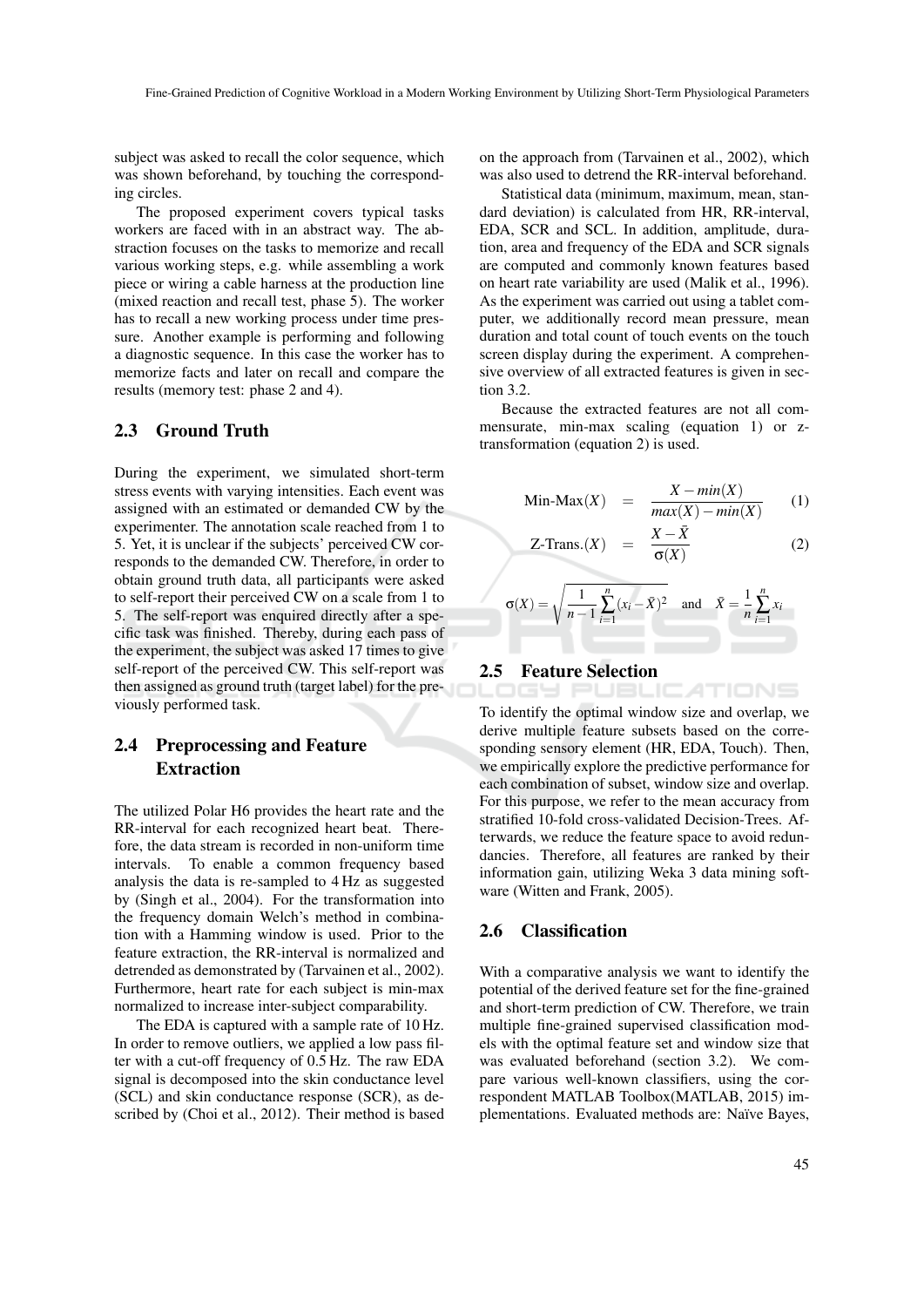Decision-Tree, k-Nearest Neighbor and Support Vector Machine. Additionally, we set up a Gaussian Process Regression model utilizing the GMPML MAT-LAB Toolbox (Rasmussen and Nickisch, 2010).

The Naïve Bayes classifier provides a generative model of the feature space. It is used to estimate the probability distribution of the feature space given a specific class label. Thereby, the estimate is based on the (naïve) assumption that, given a certain class label, the corresponding predictors are conditionally independent to each other. (Webb, 2010)

The Decision-Tree classifier follows the devideand-conquer approach, meaning that multiple decision rules are created and arranged in a tree like structure. Thus, Decision-Trees allow non-parametric modeling, which at the same time, however, can lead to over-fitting. (Fürnkranz, 2010)

The k-Nearest Neighbor classifier belongs to the group of lazy or instance-based learners. The classification is based on querying the similarity (or distance) of a new observation to the known observations from the training set. Typically, a Euclidean distance measure is used. Each new observation is then classified by majority vote in respect to its k nearest neighbors. (Keogh, 2010)

The Support Vector Machine is a kernel-based discriminative classifier. Utilizing the kernel trick (Bishop, 2006) the Support Vector Machine constructs a hyperplane that allows non-linear separation of the feature space. Often polynomial, Gaussian or radial-basis functions are used as kernel functions. In order to enable multiclass classification with Support Vector Machine, we make use of the MATLAB Error-Correcting Output Codes implementation (Dietterich and Bakiri, 1995).

Lastly, we train a Gaussian Processes Regression (also known as Kriging), which is a non-parametric kernel-based model. In the Gaussian Process Regression, the observations of the training set are seen as random samples from a multivariate Gaussian distribution. The prediction is based on a Gaussian process, which is defined by a mean and a covariance function. To attain class labels, we round the output values of the regression. (Bishop, 2006)

To compare predictive performance, we refer to accuracy (equation 3), sensitivity (true positive rate, equation 4), specificity (true negative rate, equation 5) and precision (positive predictive value, equation 6). To prevent overfitting and assure validity of the classifier, we make use of stratified 10-fold crossvalidation.

$$
Accuracy = \frac{TP + TN}{TP + FP + TN + FN} \qquad (3)
$$

Sensitivity = 
$$
\frac{TP}{TP + FN}
$$
 (4)

$$
Specificity = \frac{TN}{TN + FP}
$$
 (5)

$$
\text{Precision} = \frac{TP}{TP + FP} \tag{6}
$$

TP - True Positive FP - False Positive TN - True Negative FN - False Negative

## 3 RESULTS

In this section, we present findings from the experiment (section 3.1) and reveal the selected feature subset (section 3.2). Finally, we compare results of the trained classifiers (section 3.3).

#### 3.1 Experiment

To verify that the subjects were adequately challenged during the experiment we compare the demanded CW with the self-reported CW (ground truth). In direct comparison, the demanded CW level of the experiment mostly coincided with the subjects' selfreported CW level (figure 3). However, while the subjects were performing tasks with demanded CW level of 4 and 5 no significant difference between the self-reported CW levels were found (1-way ANOVA,  $p = 0.27$ . We conclude, that the subjects were equally challenged during both tasks. Furthermore, the tasks with a demanded CW level 3 were experienced equally or even less challenging than the tasks with a demanded CW level 2 by the majority of the subjects. This could be explained through the effect of habituation during the experiment. The demanded CW could have been overestimated by the subjects, thus the expectation may additionally confounded the self-reported CW (Harris et al., 1993). Nevertheless,



Figure 3: Distribution of the self-reported CW level during the 1st and 2nd pass of the experiment, grouped by the demanded CW level.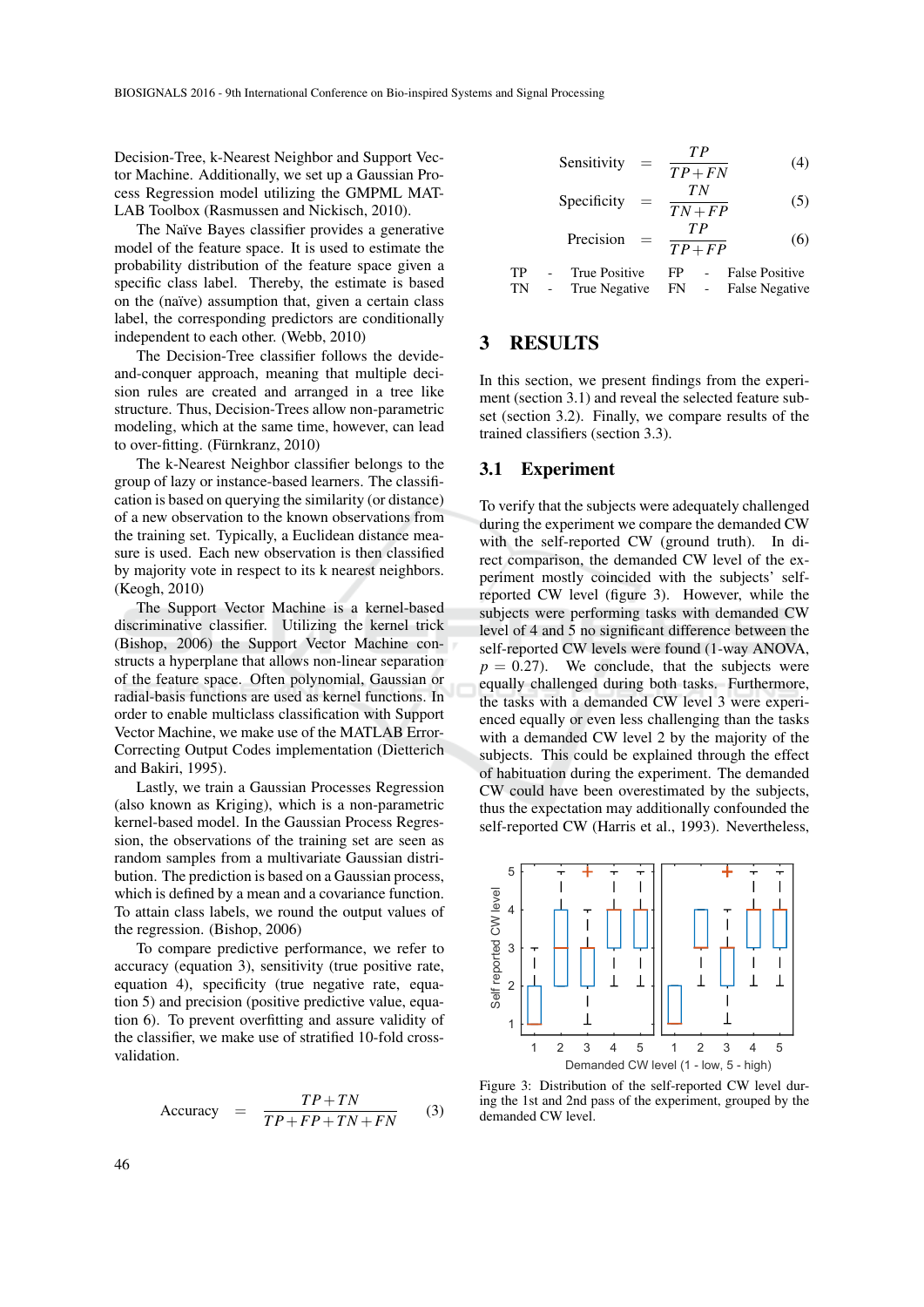the self-reported CW with 5 distinct levels is used, because 14 subjects (93 %) self-reported 4 or 5 different CW levels during the experiment. Only one subject reported CW with just three different levels (1 to 3).

Additionally, we verified repeatability of the experiment by comparing the first and the second pass of the experiment. We found similar mean and variance concerning the self-reported CW levels during the different experimental phases (figure 3). With paired t-test the null hypothesis that the self-reported CW between first and second pass are equal could not be rejected ( $p = 0.14$ ). Thus, we conclude there was no significant difference in the perceived stress level during both passes of the experiment.

#### 3.2 Feature Selection

We extracted a total of 49 features (table 1) from the different sensor elements  $(HR, EDA, touch)^2$ .

| Source    | <b>Feature</b>                                                                                                                                                                |  |  |
|-----------|-------------------------------------------------------------------------------------------------------------------------------------------------------------------------------|--|--|
| <b>HR</b> | mean, standard deviation, min., max.                                                                                                                                          |  |  |
| <b>RR</b> | mean, standard deviation, min., max.,<br>pRR50, RMSSD, SD1, SD2, SD1/2,<br>skew, kurtosis, VLF, LF, nLF, nHF,<br><b>LF/HF</b>                                                 |  |  |
| SCL.      | mean, standard deviation, min., max.,                                                                                                                                         |  |  |
| EDA, SCR  | mean, standard deviation, min., max.,<br>peak count, peak prominence, max.<br>peak prominence, mean peak promi-<br>nence, median peak prominence, peak<br>duration, peak area |  |  |
| Touch     | mean duration, mean pressure, count                                                                                                                                           |  |  |

Table 1: Overview of all extracted features.

To determine an appropriate window size for the feature extraction, we defined multiple feature subsets. For every subset we extracted features and varied the length of the time window from 10 to 60 s in 5 s steps. We additionally altered the time window overlap. To generate overlapping windows the signal window is shifted by 25 %, 50 %, 75 % or 100 % (no overlap) of the length of the time window. To preestimate the usability and to determine the optimal window size and overlap, we evaluated the accuracy of 10-fold cross-validated Decision-Trees for each of the 308 possible feature sets (table 2).

For all tested combinations of window length, overlap, optimal accuracy for each feature subset was

Table 2: Best classification accuracy for each feature subset in respect to window size and overlap.

| 35s  | 75%        | $62.22\%$                             |
|------|------------|---------------------------------------|
| 60s  | 75%        | 51.54%                                |
| 45s  | 75%        | 50.50%<br>46.01%                      |
| 25s  | $75\%$     | $60.16\%$                             |
| 50 s | 75%        | 58.21%<br>55.89%                      |
|      | 30s<br>35s | Length Overlap Accuracy<br>75%<br>75% |

found with 75 % overlap. With regard to the window length, the results were not equally consistent. Except for the heart rate feature set (Pearson's  $r = 0.9503$ ,  $p < 0.05$ ), we found no significant trend or correlation between the classifier's performance and the length of the time windows. We conclude that there is no all-encompassing optimal window size or overlap, but each subset has its own optimum (figure 4).



Figure 4: Mean accuracy from 10-fold cross-validated Decision-Tree trained on the heart rate and EDA feature subsets. Features were extracted on time windows with length of 10 to 60 s in 5 s steps. For the sake of clarity only 75 % and 0 % overlap are depicted.

Following the objective to set up a short-term prediction of CW, the window size needs to be as short as possible. On the other hand, we need to keep a minimal length in order to obtain reliable features, e.g. from the heart rate sensor. We found that a 40 s window resulted in a good predictive performance concerning the heart rate features as well as the EDA features (figure 4). Hence, for further analysis, we chose a window size of 40 s with an overlap of 75 %. With this compromise, we fit with the classification accuracies and keep the window size short at the same time. Nevertheless, due to the overlap, we obtain a new esti-

<sup>2</sup>Detailed information can be found in table 5 located in the appendix.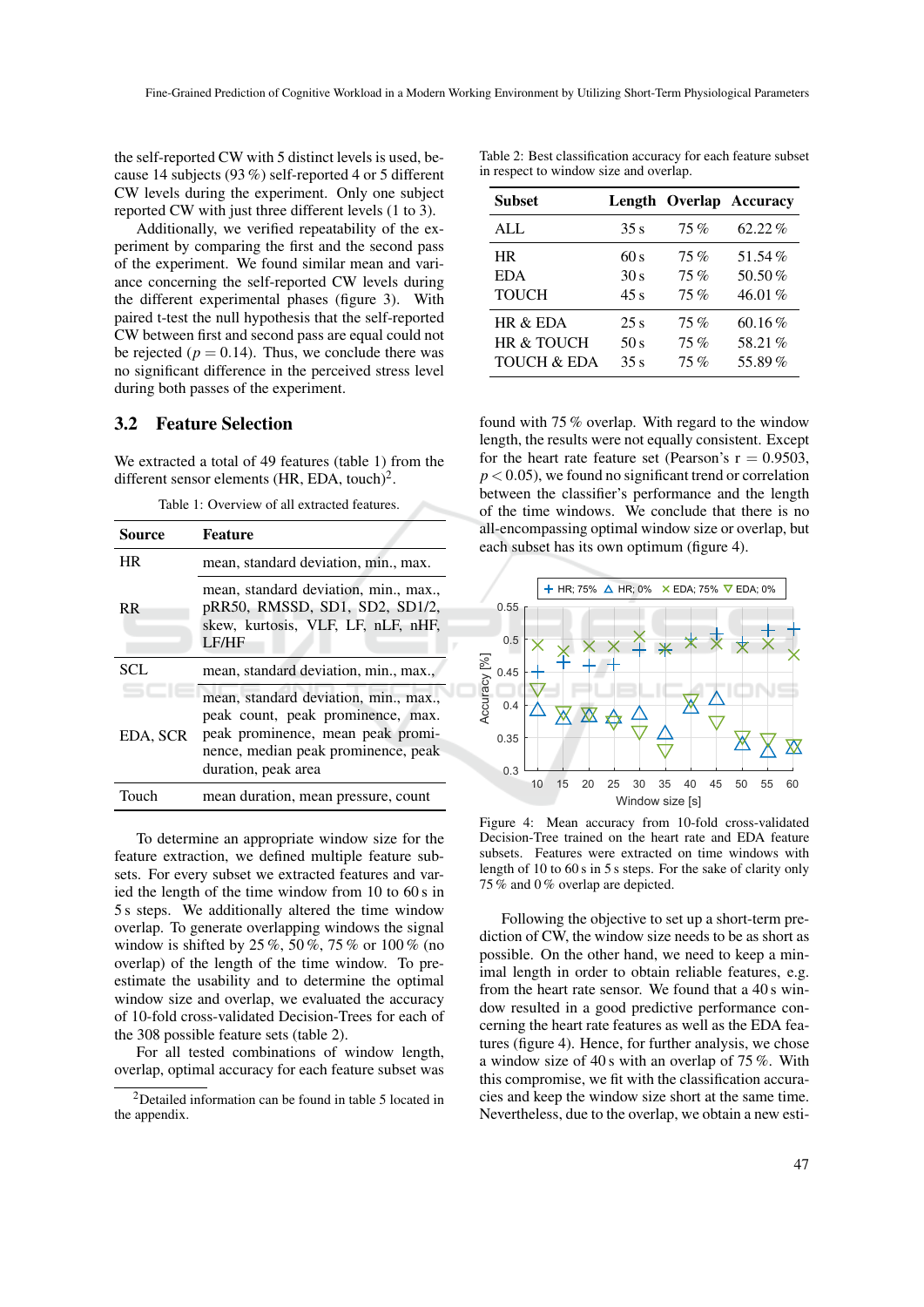mate every 10 s. The chosen window length is by 20 s smaller compared to related work from (Sun et al., 2012) or (Karthikeyan et al., 2013).

Next, we select an optimal feature subset. From the first test, we found maximum accuracy by using the full feature set. However, to reduce interdependencies and redundancies within the full feature set we want to identify the most valuable features and deduce a sparse feature subset. Therefore, we ranked all features by their information gain (table 3).

Table 3: Average information gain and standard deviation for the top 12 ranked features. Selected features for the sparse feature subset are printed bold.

| Feature                   | <b>Information Gain</b> |
|---------------------------|-------------------------|
| Minimum EDA               | $0.486 \pm 0.006$       |
| <b>Average SCL</b>        | $0.451 \pm 0.004$       |
| <b>Average EDA</b>        | $0.451 \pm 0.004$       |
| <b>Maximum EDA</b>        | $0.416 \pm 0.003$       |
| Average touch duration    | $0.361 \pm 0.004$       |
| Average touch pressure    | $0.333 \pm 0.003$       |
| Minimum heart rate        | $0.323 \pm 0.020$       |
| Maximum heart rate        | $0.228 \pm 0.012$       |
| <b>Average heart rate</b> | $0.199 \pm 0.004$       |
| standard deviation SCR    | $0.151 \pm 0.003$       |
| <b>Average RR</b>         | $0.116 \pm 0.003$       |
| Maximum GSR peak promi-   | $0.098 \pm 0.002$       |
| nence                     |                         |

Using information gain, we found EDA features to be most important. Although the touch features showed worst predictive performance beforehand (Decision-Tree, table 2), they were ranked second most important after the EDA features. With further analysis, we have to assume that this result is due to spurious relationship within the experimental design. We must note that the expected count of touch events was not evenly distributed among the different phases of the experiment or the demanded CW levels. Furthermore, there was no control setting for touch pressure or duration, between the touch intensive and challenging phases (phase 3 and 5) and those phases that required only few or no touch inputs (phase 1, 2, 4). For this reason, we withdraw touch features from further analysis.

To reduce the total complexity of the feature space, the maximum prominence peak feature (derived from the EDA signal) was also withdrawn. The resulting sparse feature set contains the 9 most valuable features (regarding information gain), which include 5 features based on EDA and 4 heart rate based features (table 3).

#### 3.3 Predictive Performance

To evaluate the quality of the selected feature subset, we tested multiple classifiers and compared their accuracy (table 4).

Lowest accuracy resulted from Naïve Bayes classifier  $(45.09 \pm 2.08 \%)$ . We tested normal distributions as well as multiple kernel smoothing density estimates for the probability density. Regardless of the configuration, no perceptibly difference in the accuracy could be found. One explanation for the low accuracy is the lack of independence concerning the feature set. However, a thorough investigation of the cause is not part of this work.

For the Decision-Tree based classifier an average accuracy of  $60.13 \pm 4.05\%$  was achieved. In order to avoid over-fitting, we chose a limit of 100 splits per tree. Maximum average sensitivity is found on level 1 (80.49 $\pm$ 7.56%). However, the mean sensitivity considering levels 2, 3 and 4 reached only  $56.75 \pm 9.45\%$ . Thus, the misclassifications (or inaccuracy) mainly resulted from the confusions on the CW levels 2, 3 and 4. Comparable results are found with the classifier's specificity.

The usage of k-Nearest Neighbor resulted in an enhanced accuracy and overall sensitivity. Again, the highest sensitivity is found with level 1  $(82.14 \pm 5.35 \%)$ . Compared to the Decision-Tree based classifier, the critical confusion on self-reported CW levels 2, 3 and 4 is reduced (sensitivity:  $65.38 \pm 6.75\%$ ). However, we noticed a continuous drop of the accuracy with a growing neighborhood. Best results were found with  $k = 1$ , which could suggest an over-fitted model. For instance if the neighborhood is set to  $k = 10$ , accuracy declines to  $58.96 \pm 2.05 \%$ .

Using Support Vector Machine we were able to further reduce confusion in the mid-levels (sensitivity:  $69.10 \pm 7.74$  %) and therefore increase the overall accuracy to  $71.00 \pm 3.36\%$ . Best results were archived with radial-basis kernel, although usage of Gaussian or polynomial kernel did only slightly affect the predictive performance.

In consideration of the observed confusion in the mid-levels of the CW prediction, we infer both the target values (self-reported CW) and the predictors (EDA, HR) to be noisy. Taking the assumption of noisy predictors and target values into account, we chose Gaussian Process Regression as an additional learner for the comparison. Gaussian Process Regression is well known to act as a linear smoother and therefore generally provide good predictive power in noisy settings (Quadrianto et al., 2010). Indeed, the Gaussian Process based classification outperformed the other methods with an accuracy of 74.05 % (fig-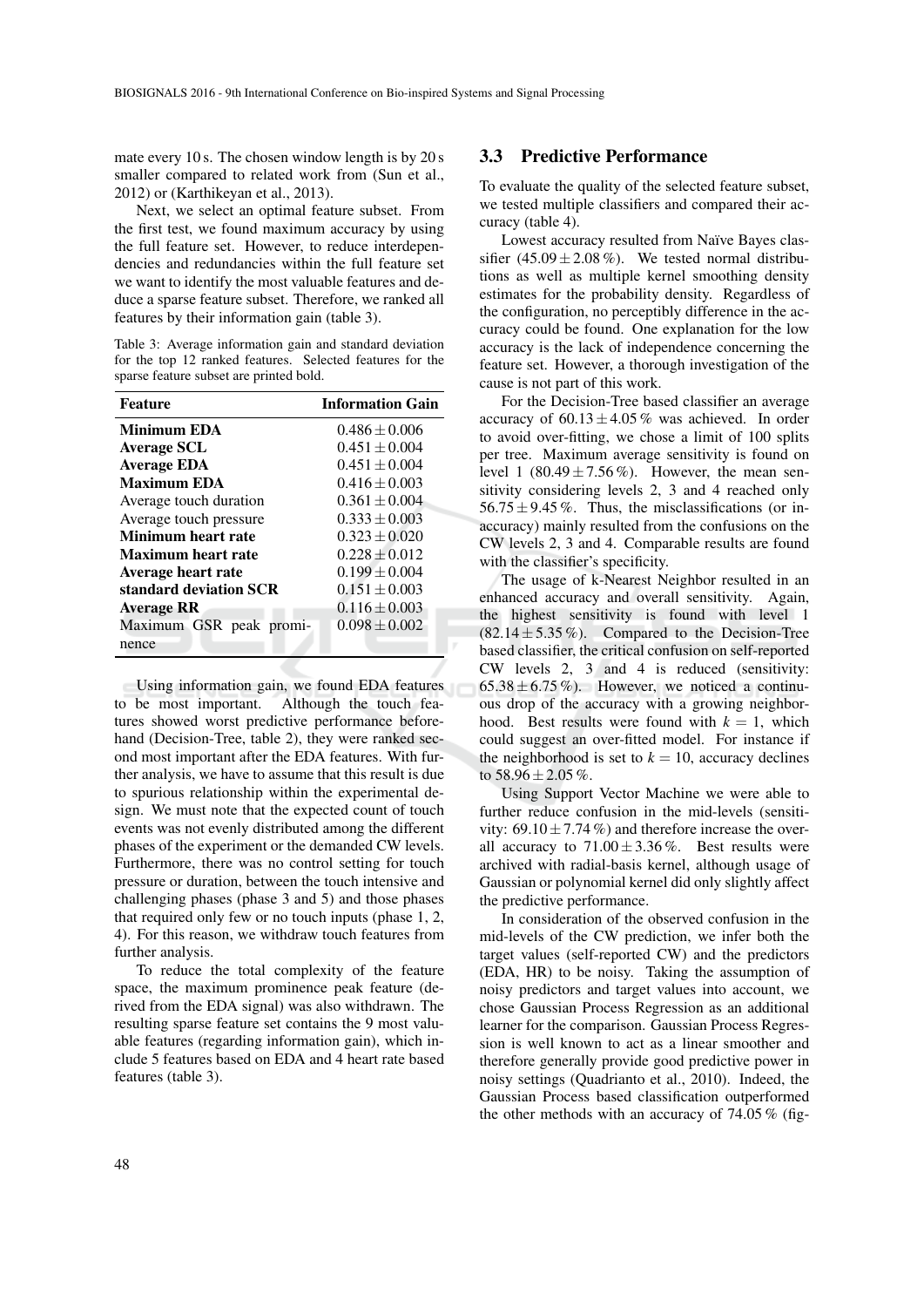Table 4: Comparison of different classifiers based on the sparse feature subset in descending order of 5-class accuracy. All tests are 10-fold cross validated. Standard deviation during the cross correlation is given with the mean accuracy.

| <b>Classifier</b>        | <b>Normalization Settings</b> |                         | Accuracy, 5-class Accuracy, 2-class |                     |
|--------------------------|-------------------------------|-------------------------|-------------------------------------|---------------------|
| <b>Gaussian Process</b>  | min-max                       | Matérn kernel           | $74.05 \pm 3.11\%$                  | $96.03 \pm 1.47\%$  |
| Support Vector Machine z |                               | radial-basis kernel     | $71.00 + 3.36\%$                    | $91.43 \pm 1.51\%$  |
| k-Nearest Neighbor       | Z                             | euclidean distance      | $67.90 \pm 3.98\%$                  | $92.10 \pm 2.34 \%$ |
| Decision-Tree            | min-max                       | pruned; 100 split limit | $60.13 \pm 4.05\%$                  | $90.85 \pm 1.76\%$  |
| Naïve Bayes              | min-max                       | Gaussian kernel         | $45.09 \pm 2.08 \%$                 | $84.37 \pm 3.20 \%$ |

| $\overline{1}$  | 42                                                       | 2       | 0              | 0        | 0              | 95.5%      |
|-----------------|----------------------------------------------------------|---------|----------------|----------|----------------|------------|
|                 | 17.5 %                                                   | 0.8%    | 0.0 %          | 0.0%     | 0.0%           | (4.5 %)    |
| $\overline{2}$  | $\overline{7}$                                           | 41      | 9              | 1        | 0              | 70.7%      |
|                 | 2.9%                                                     | 17.1 %  | 3.8%           | 0.4%     | 0.0%           | $(29.3\%)$ |
| Predicted class | 0                                                        | 16      | 52             | 8        | $\mathbf 0$    | 68.4%      |
| 3               | $0.0 \%$                                                 | 6.7%    | 21.7%          | 3.3%     | 0.0 %          | $(31.6\%)$ |
| 4               | 0                                                        | 1       | $\overline{7}$ | 44       | $\overline{4}$ | 78.6%      |
|                 | 0.0 %                                                    | 0.4%    | 2.9%           | 18.3%    | 1.7%           | $(21.4\%)$ |
| 5               | 0                                                        | 0       | 0              | 0        | 6              | 100.0%     |
|                 | 0.0 %                                                    | 0.0%    | 0.0%           | 0.0%     | 2.5%           | (0.0 %)    |
|                 | 85.7%                                                    | 68.3%   | 76.5%          | 83.0%    | 60.0%          | 77.1%      |
|                 | $(14.3\%)$                                               | (31.7%) | $(23.5\%)$     | (17.0 %) | (40.0 %)       | $(22.9\%)$ |
|                 | $\overline{2}$<br>3<br>5<br>$\overline{4}$<br>True class |         |                |          |                |            |

Figure 5: Confusion matrix for the best Gaussian Process based CW prediction (during 10-fold cross-validation). Last row contains sensitivity together with false negative rate (bracketed). The last column contains precision together with false discovery rate (bracketed).

ure 5). Additionally, the mean sensitivity concerning predicted CW level 2, 3 and 4 was enhanced  $(72.95 \pm 8.10 \%)$ .

Still, not all uncertainties are covered by the Gaussian Process. This can easily be seen by shrinking the classification task to a binary problem. In this case self-reported CW level 1 is interpreted as no CW. All remaining levels are taken as present CW. By reducing the machine learning task to this binary problem, the average accuracy for the Gaussian Process reaches up to  $96.03 \pm 1.47$ %. For the binary classification task, the ranking of the predictive power (accuracy) of the other tested classifiers remains mainly unchanged. In contrast to the fine-grained tasks, the Naïve Bayes classifier also provided an acceptable classification rate.

## 4 DISCUSSION

Within this work, we successfully demonstrated a fine-grained prediction of CW. By focusing on a finegrained prediction based on short-term signals, we extended the complexity of the classification task. Additionally, we reached the accuracy of today's state of the art publications for the binary classification task. In comparison, the fine-grained classification resulted in a lower overall accuracy. This was explained by a low sensitivity regarding mid-level CW levels. This observed variation in the self-reported CW levels is partly explained due to the subjective perception of CW. In future work the usage of more detailed selfreports (e.g. based on NASA- Task Load Index (Hart and Staveland, 1988)) could overcome this issue. Additionally, performance measures like error rate or time-on-task could further clarify the level of subjectively perceived CW. Nevertheless, regarding the Gaussian Process model, misclassification rarely exceeded more than one class (or level). Therefore, despite the lower overall accuracy, the fine-grained prediction should be favorable, because it facilitates a detailed specification of the perceived CW.

Although Gaussian Process showed best accuracy, Support Vector Machine yielded comparable accuracy. As Support Vector Machines are more widespread and computationally efficient implementations are commonly available, they might be used preferentially.

Ranking of the extracted features revealed EDA features to contain maximum information content, directly followed by the heart rate features. As emphasized by (Sun et al., 2012) care has to be taken if heart rate is chosen as a predictor, because it is possibly influenced by means of physical activity. However, during our experiment the subjects were monitored by the experimenter, thus we can exclude physical activity as confounding factor. Nevertheless, the observed confounding influence of the touch features has to be considered in future tablet computer based experiments.

Yet, we found that even a narrow short-term feature subset is sufficient to precisely estimate a per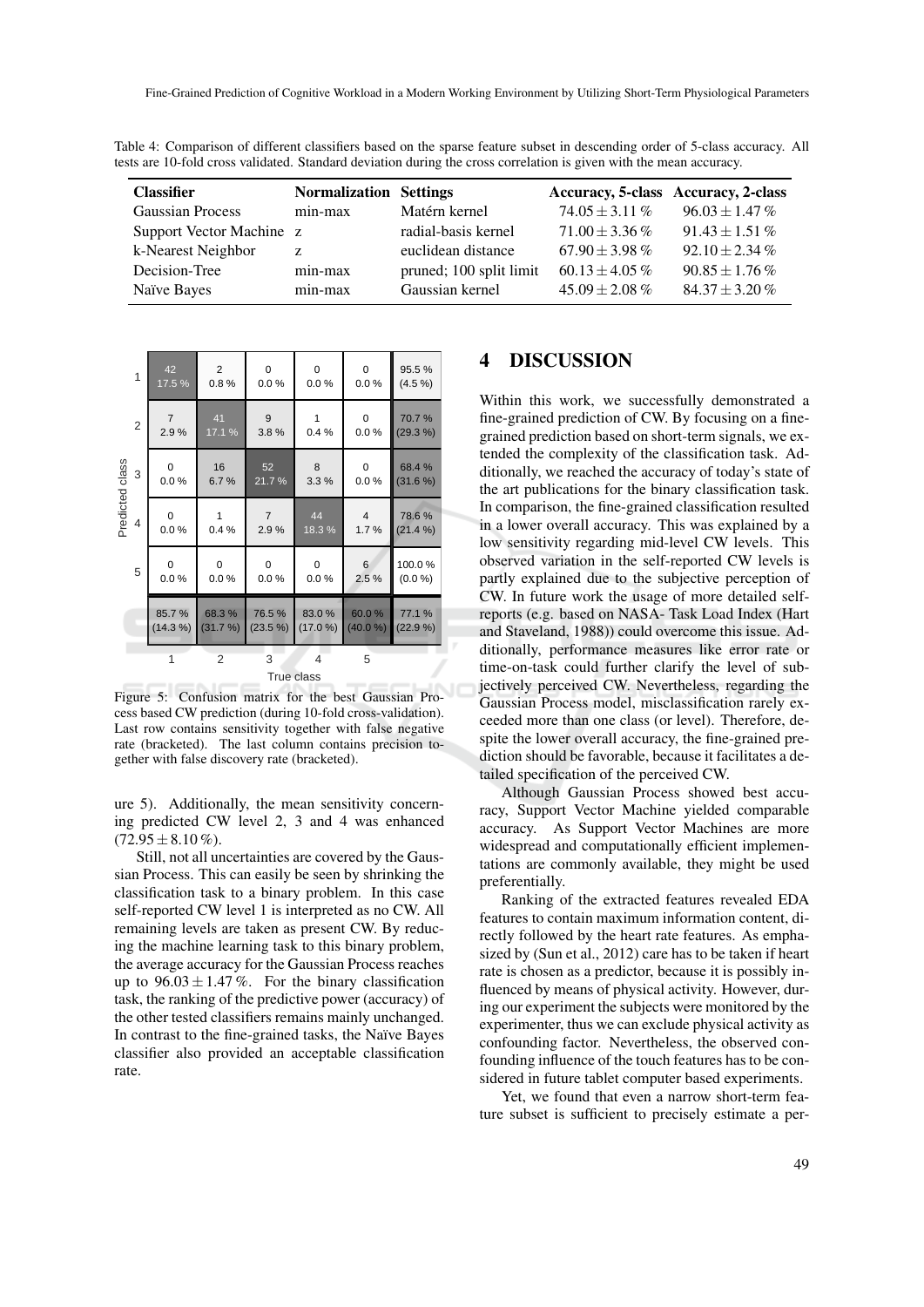son's cognitive workload. This is a mandatory requirement in order to set up an adaptive assistive system, which is capable of balancing a given tasks' complexity accordingly to the users cognitive capacity.

# 5 SUMMARY AND CONCLUSION

We were able to achieve a fine-grained prediction of cognitive workload (stress), which exceeds the complexity of the ordinary binary classification task. Additionally, short-term feature were utilized. To reproduce a realistic setting, modern working environments were simulated in the presented experimental setup. The subjects self-reported their perceived CW directly after each task. After the preprocessing we were able to extract a total of 49 features. The most significant features and their ideal window size and overlap were determined with an initial estimate based on 10-fold cross-validated Decision-Trees. The identified sparse feature subset contains 9 features, which include 5 features based on EDA and 4 heart rate based features. The feature subset was then evaluated, by comparing the accuracy of multiple well established machine learning methods.

In conclusion, we achieved a classification accuracy of 96.03 % for the binary CW prediction task and an accuracy of 74.05 % for the fine-grained predictive model. This is likely to enable the development of more advanced assistive technology that can precisely adjust to the user's requirement in modern working environments.

In future work we plan to integrate the utilized sensors into a wearable and hands-free system. This will allow field studies in real working environments including skilled manual work. Additionally, the usage of more detailed self-reports is planned. Furthermore, we want to investigate how our fine-grained prediction of CW can be used to adapt the complexity of a task to the user's needs.

## ACKNOWLEDGEMENTS

This research was supported by the DFG CoE 277: Cognitive Interaction Technology (CITEC), the German Federal Ministry of Education and Research (BMBF) within the Leading-Edge Cluster "Intelligent Technical Systems OstWestfalenLippe" (it's OWL), managed by the Project Management Agency Karlsruhe (PTKA), the BMBF project ALUBAR, and the PhD program "Design of Flexible Work Environments - Human-Centric Use of Cyber-Physical Systems in Industry 4.0" supported by the North Rhine-Westphalian funding scheme "Fortschrittskolleg".

The authors are responsible for the contents of this publication.

The authors would like to thank Mindfield for providing the API for their eSense Skin Response system.

## REFERENCES

- Bishop, C. M. (2006). *Pattern Recognition and Machine Learning (Information Science and Statistics)*, chapter Kernel Methods, pages 291–323. Springer New York.
- Botthof, A. and Hartmann, E. (2015). Zukunft der Arbeit in Industrie 4.0 - Neue Perspektiven und offene Fragen. In Botthof, A. and Hartmann, E. A., editors, *Zukunft der Arbeit in Industrie 4.0*, pages 161–163. Springer Berlin Heidelberg.
- Bowling, N. A. and Kirkendall, C. (2012). *Workload: A Review of Causes, Consequences, and Potential Interventions*, pages 221–238. John Wiley & Sons, Ltd.
- Cain, B. (2007). A review of the mental workload literature. In *RTO-TR-HFM-121-Part-II*. NATO Science and Technology Organization.
- Choi, J., Ahmed, B., and Gutierrez-Osuna, R. (2012). Development and evaluation of an ambulatory stress monitor based on wearable sensors. *IEEE Transactions on Information Technology in Biomedicine*, 16(2):279–286.
- Choi, J. and Gutierrez-Osuna, R. (2009). Using heart rate monitors to detect mental stress. In *Sixth International Workshop on Wearable and Implantable Body Sensor Networks*, pages 219–223.
- Dietterich, T. G. and Bakiri, G. (1995). Solving multiclass learning problems via error-correcting output codes. *Journal of artificial intelligence research*, pages 263– 286.
- eSense Skin Response (2015). *Biofeedback system*. Mindfield Biosystems Ltd., Berlin, Germany.
- Fürnkranz, J. (2010). Decision tree. In Sammut, C. and Webb, G., editors, *Encyclopedia of Machine Learning*, pages 263–267. Springer US.
- Harris, W., Hancock, P., and Arthur, E. (1993). The effect of taskload projection on automation use, performance, and workload. In *Proceedings of the Seventh International Symposium on Aviation Psychology*.
- Hart, S. G. and Staveland, L. E. (1988). Development of NASA-TLX (task load index): Results of empirical and theoretical research. In *Human Mental Workload*, volume 52, pages 139–183. North-Holland.
- Healey, J. and Picard, R. (2005). Detecting stress during real-world driving tasks using physiological sensors. *IEEE Transactions on Intelligent Transportation Systems*, 6(2):156–166.
- Isshiki, H. and Yamamoto, Y. (1994). Instrument for monitoring arousal level using electrodermal activity. In